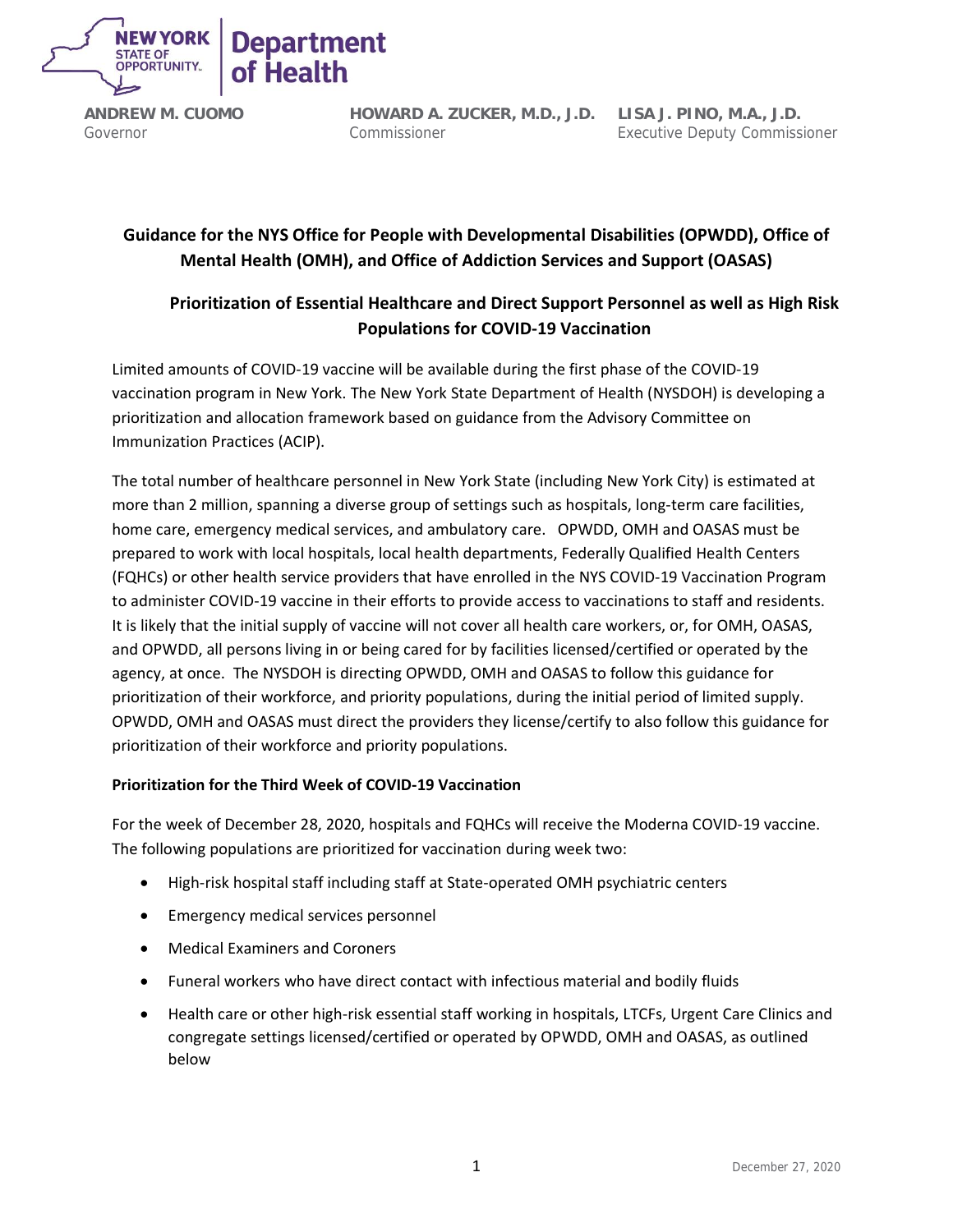

**HOWARD A. ZUCKER, M.D., J.D. LISA J. PINO, M.A., J.D.** Commissioner

Executive Deputy Commissioner

• Persons living in or being cared for at hospitals, LTCFs and those congregate settings licensed/certified or operated by OPWDD, OMH and OASAS, as outlined below

Key points include that each hospital and FQHC:

- will be notified about how much of the vaccine received will be allocated for staff within that hospital or FQHC.
- will be required to set aside vaccine to be used for OPWDD, OMH and OASAS populations.
- will be provided access to the Department's Countermeasure Data Management System (CDMS) which the priority populations outside the facility will use to schedule vaccination during times provided by the hospital or FQHC. Vaccination for these populations will be administered at the hospital or FQHC.
- will work with hub hospitals, local health departments, and/or other health service providers that have enrolled in the NYS COVID-19 Vaccination Program on points of dispensing (PODs) that provide additional vaccination to those in priority and general populations with vaccine.

| <b>Vaccine Recipient Group</b>                                     | Who is vaccinating them - NYS  | Who is vaccinating them $-$ NYC                                               |
|--------------------------------------------------------------------|--------------------------------|-------------------------------------------------------------------------------|
| OPWDD - State and Voluntary<br><b>Operated Staff and residents</b> | <b>Hospitals or FQHCs</b>      | Hospitals or FQHCs or<br>Affiliated Physicians or<br>YAI Premier Health Care  |
| OMH State Operated - Staff and<br>residents                        | <b>OMH Psychiatric Centers</b> | <b>OMH Psychiatric Centers</b>                                                |
| OMH Voluntary Operated - Staff<br>and Residents                    | <b>Hospitals or FQHCs</b>      | Hospitals or FQHCs or<br>Affiliated Physicians or<br>YAI Premiere Health Care |
| OASAS State Operated - Staff<br>and residents**                    | <b>OMH Psychiatric Centers</b> | <b>OMH Psychiatric Centers</b>                                                |
| <b>OASAS Community Based</b><br>Settings - Staff and residents     | <b>Hospitals or FQHCs</b>      | Hospitals or FQHCs or<br>Affiliated Physicians or<br>YAI Premiere Health Care |

The table below summarizes which groups are prioritized and who is responsible for vaccinating them.

\*\* except State-operated facilities not on grounds of OMH Psychiatric Center; other arrangements made by OASAS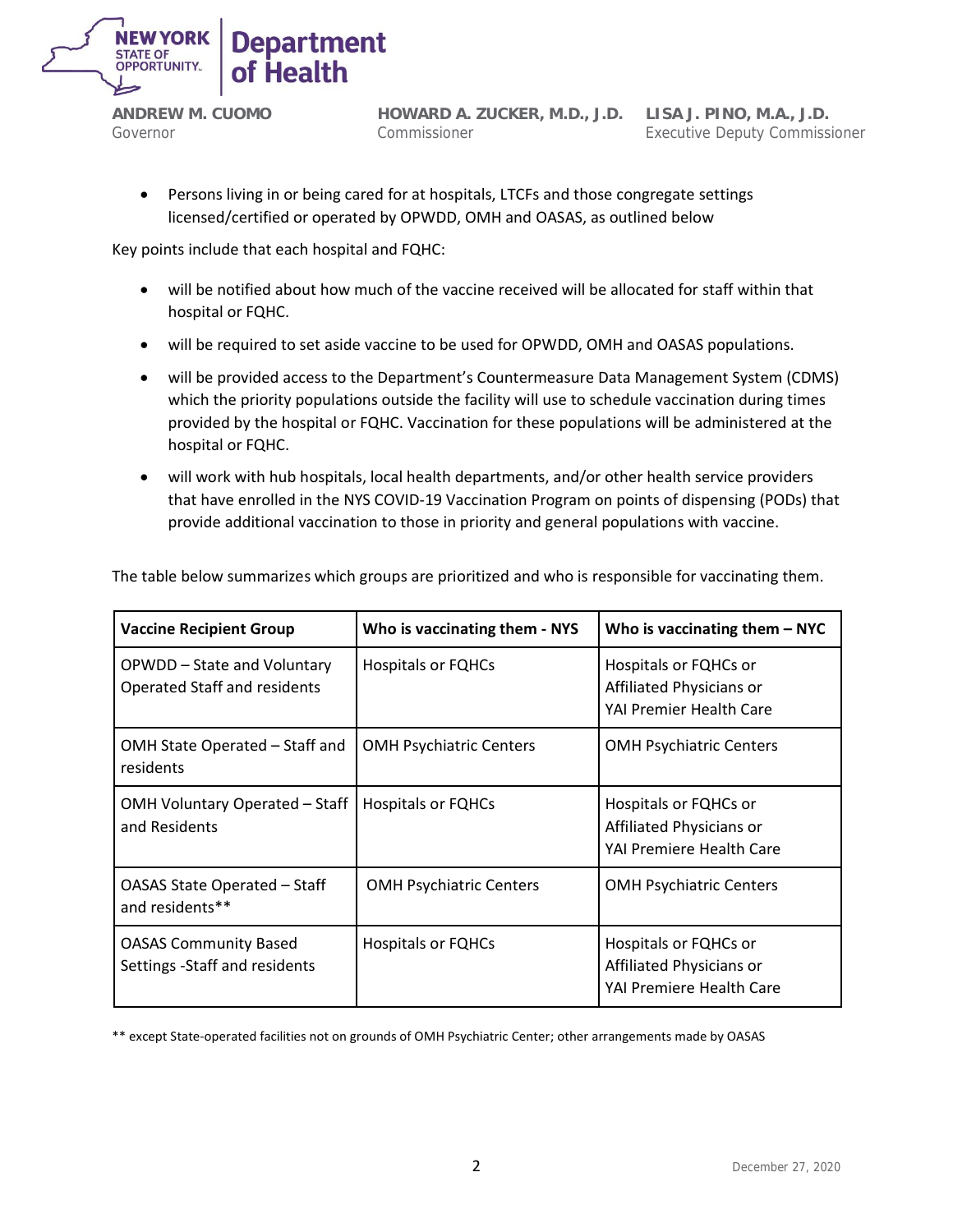

**HOWARD A. ZUCKER, M.D., J.D. LISA J. PINO, M.A., J.D.** Commissioner

Executive Deputy Commissioner

# **Responsibilities of OPWDD, OMH and OASAS**

This guidance describes how OPWDD, OMH and OASAS and the community providers they license/certify must prioritize which staff receive the vaccination first and how to work with hospitals or FQHCs to schedule vaccination appointments for prioritized staff. The prioritization process acknowledges that there may not be enough vaccine to vaccinate all designated staff at the same time. Vaccination providers (FQHCs and Hospitals to start) will function as centers at which prioritized populations will be vaccinated. Key points include:

- Vaccination providers will be asked to set aside vaccine to be used for OPWDD, OMH and OASAS populations.
- OPWDD, OMH and OASAS facilities will be directed to utilize CDMS to schedule vaccination during times provided by the hospital or FQHC.
- OPWDD, OMH and OASAS facilities may not be able to have their entire Phase 1A staff or residents vaccinated at once. Facilities must not move to the next level of prioritization until explicit permission is granted by their respective state agency and, if needed the NYSDOH.
- It is not the responsibility of the vaccination provider to reach out to populations outside of their facility to arrange scheduling. OPWDD, OMH, and OASAS will be provided links to the designated vaccine provider by the Department. Agencies and facilities should work with vaccination provider partners (hospitals and FQHCs) on arranging and scheduling vaccine efforts.
- Additional vaccination opportunities will become available through the regional hub hospitals and / or local health department PODs.

# **Prioritized staff for vaccine**

The first group to be vaccinated will be health care or other high-risk essential staff working in long term, congregate settings licensed/certified and operated by OPWDD, OMH and OASAS that are at high risk for transmitting or becoming infected with COVID-19. This group includes any staff who work in settings where transmission is likely, or who are at higher risk of transmitting the virus to residents/patients who are at elevated risk of severe morbidity or mortality. This includes staff who are paid and unpaid and who have the potential for direct or indirect exposure to patients, residents or infectious materials.

Staff may be required to present photo ID and/or proof of employment at vaccination site.

**1. Identify and rank high-risk residential and treatment facilities within the Agency network. This will include residential facilities where:**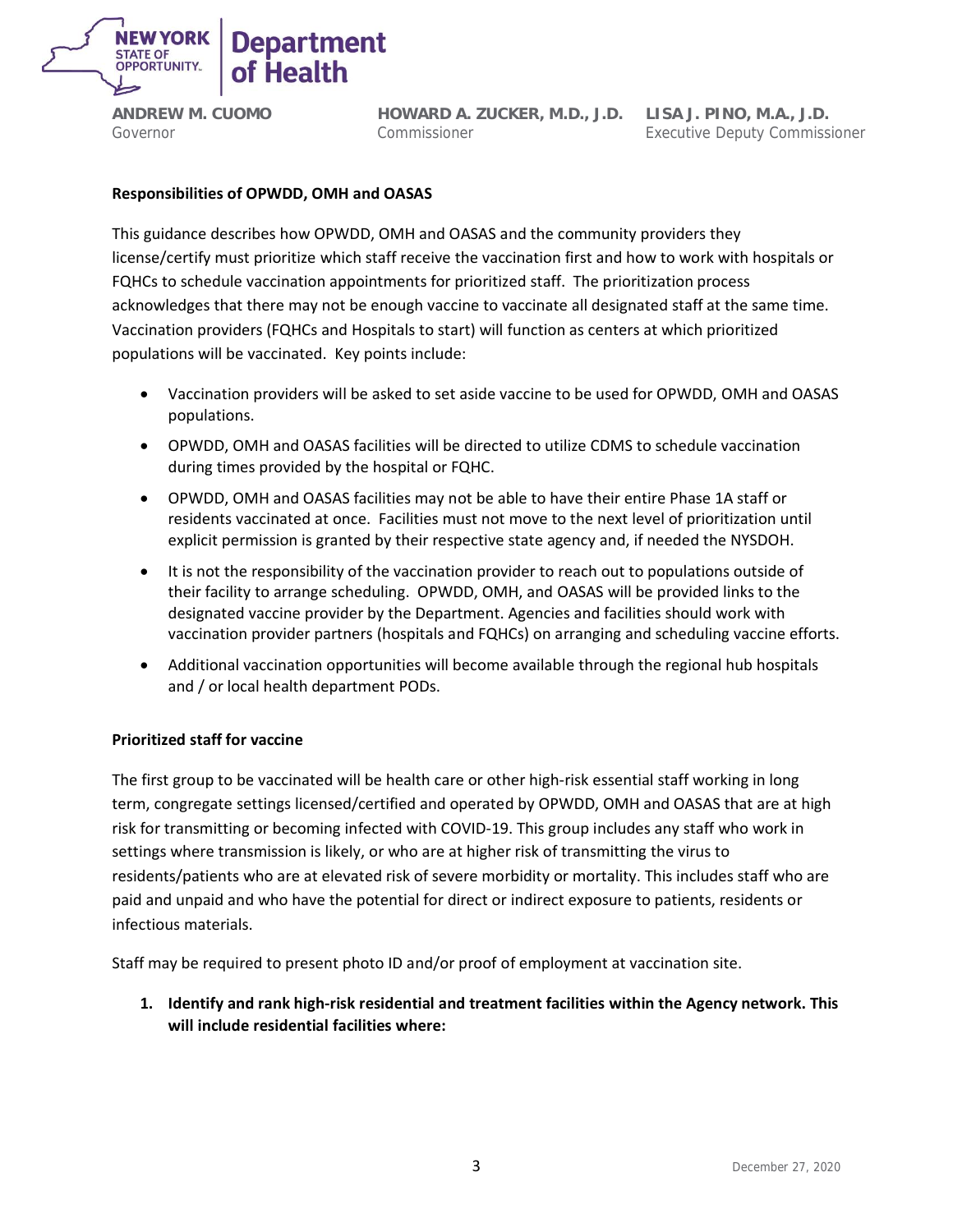

**HOWARD A. ZUCKER, M.D., J.D. LISA J. PINO, M.A., J.D.** Commissioner

Executive Deputy Commissioner

- Patients or residents with suspected or confirmed COVID-19 are provided with direct care;
- Aerosolizing procedures are performed;
- Exposure to the public cannot be controlled (reception areas, cafeterias etc.);
- There are patients or residents with a greater risk of morbidity and mortality if exposed; or
- There are employed staff, voluntary staff, contractors and volunteers who meet the criteria.

Rank all work locations/residence types in the Agency setting according to the above bulleted list, taking into consideration the volume of COVID-19 patients or residents being cared for or housed, the acuity of care provided, the numbers of patients or residents at risk for severe COVID-19 disease, and, if applicable, the numbers of aerosolizing procedures performed. Locations will be vaccinated in order from a score of lowest to highest.

# **2. Identify all job roles or job titles in each location that meet the following criteria:**

- Staff who work directly with COVID-19 patients or infectious materials, for example, by providing direct care, cleaning rooms occupied by COVID-19 patients, delivering food or performing transport services;
- Staff who perform procedures with higher risk of aerosolization;
- Staff who have uncontrolled exposure to patients, residents or the public in a way that may increase the risk of transmission; and
- Staff who touch shared surfaces or common items.

# **Using the same scale of 1 (most at risk) to 5 (least at risk):**

#### Step 1

- Score all staff who meet the above criteria and who work on the same floor or ward or within the same residence according to age and work location.
- Rank the individual staff members in each location according to their score from lowest to highest.
- Begin with those locations that score the lowest and proceed through all locations.

Step 2

• Divide staff into 3 groups on each ward, floor or residence. Start by vaccinating staff with the lowest score, then proceed to those with higher scores, in order.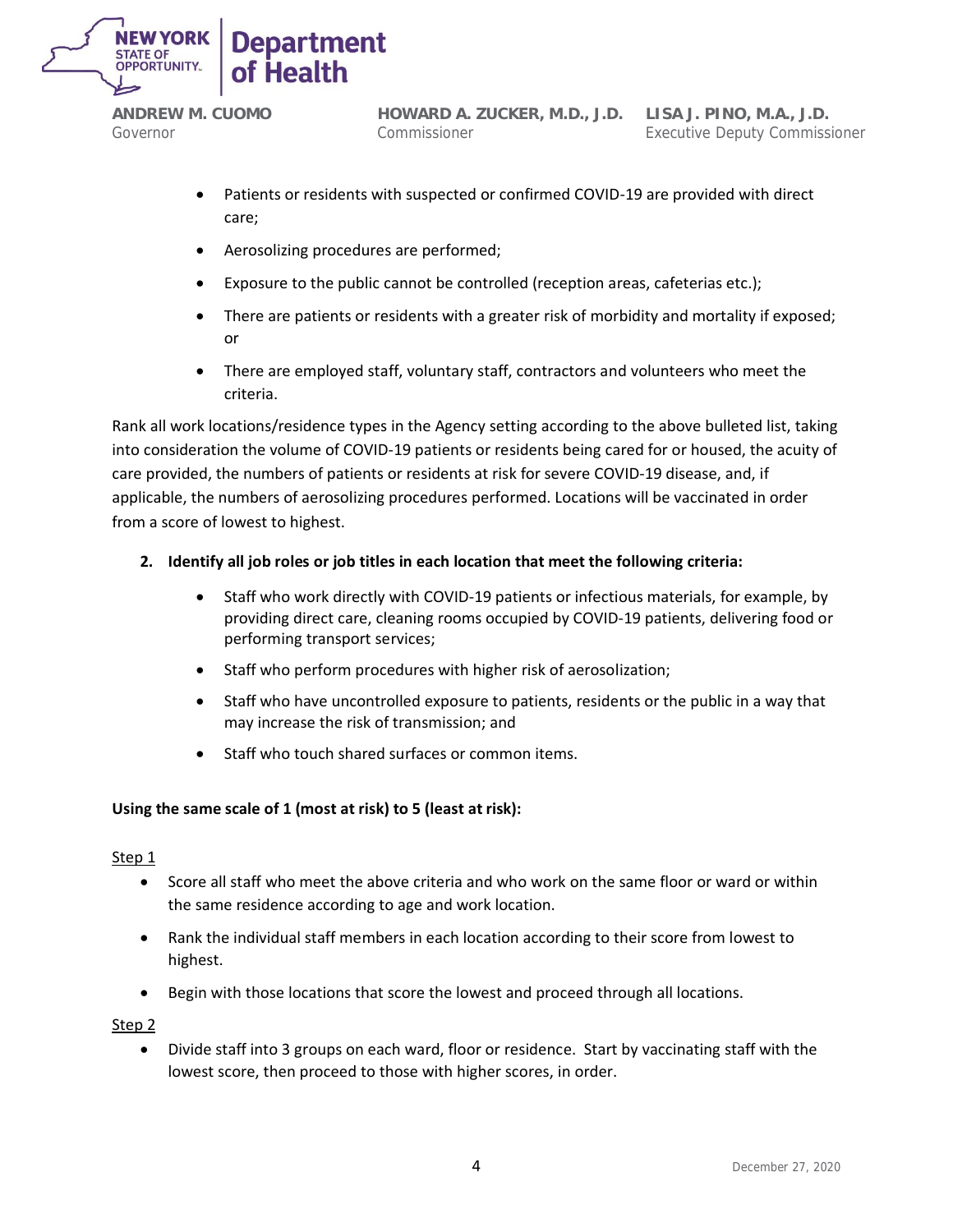

**HOWARD A. ZUCKER, M.D., J.D. LISA J. PINO, M.A., J.D.** Commissioner

Executive Deputy Commissioner

• If many staff have the same score, prioritize staff by age or comorbidities if known. Staff with the same score can also be randomly assigned to be vaccinated.

# Step 3

- You can stop vaccinations when 1/3 of the staff on a given ward, floor or residence is vaccinated. Vaccinating in three groups will enable each location to have adequate staff coverage if those who are vaccinated experience side effects that keep them from working. This is a suggestion, not a requirement.
- As vaccine becomes available and the first third of staff in each location are vaccinated, the second group (or third) can be vaccinated. Once all staff in group two are vaccinated, then group three can be vaccinated.

# **3. Plan immediately for the second COVID-19 dose**

Work with designated hospitals and FQHCs to make appointments for staff and, if applicable, patients and residents, to receive the second dose 21 or 28 days (depending on which vaccine is used) later, at the time the first dose is administered. It is important to send frequent reminders about when and where to receive the second dose. All vaccinated staff and residents must be tracked to ensure they get the second matching dose on time. Individuals must receive two doses of the same vaccine (e.g., you must receive two doses of the Pfizer vaccine or two doses of the Moderna vaccine; they are not interchangeable).

# **Prioritized Residents and Patients for Vaccination**

Since initial allocations of vaccine may not be enough to cover all residents or patients of any given facility at the same time, residents and patients must be prioritized by age, number of co-morbidities, and severity of existing disease or comorbidities. Settings licensed/certified and operated by OPWDD, OMH and OASAS should work with their vaccination provider partners on vaccine efforts. Coordinated planning between the agencies and vaccination providers for both the first and second dose will need to occur to ensure full coverage over time for all patients/residents.

Facilities with shorter lengths of stay, such as inpatient rehabilitation or short-term psychiatric stays, should consider vaccination planning as part of discharge, especially as these facilities cannot plan for and facilitate the second dose of vaccine due to the short length of stay. Vaccination planning should a part of discharge planning for anyone not vaccinated during a short-term stay.

**Vaccine Safety**